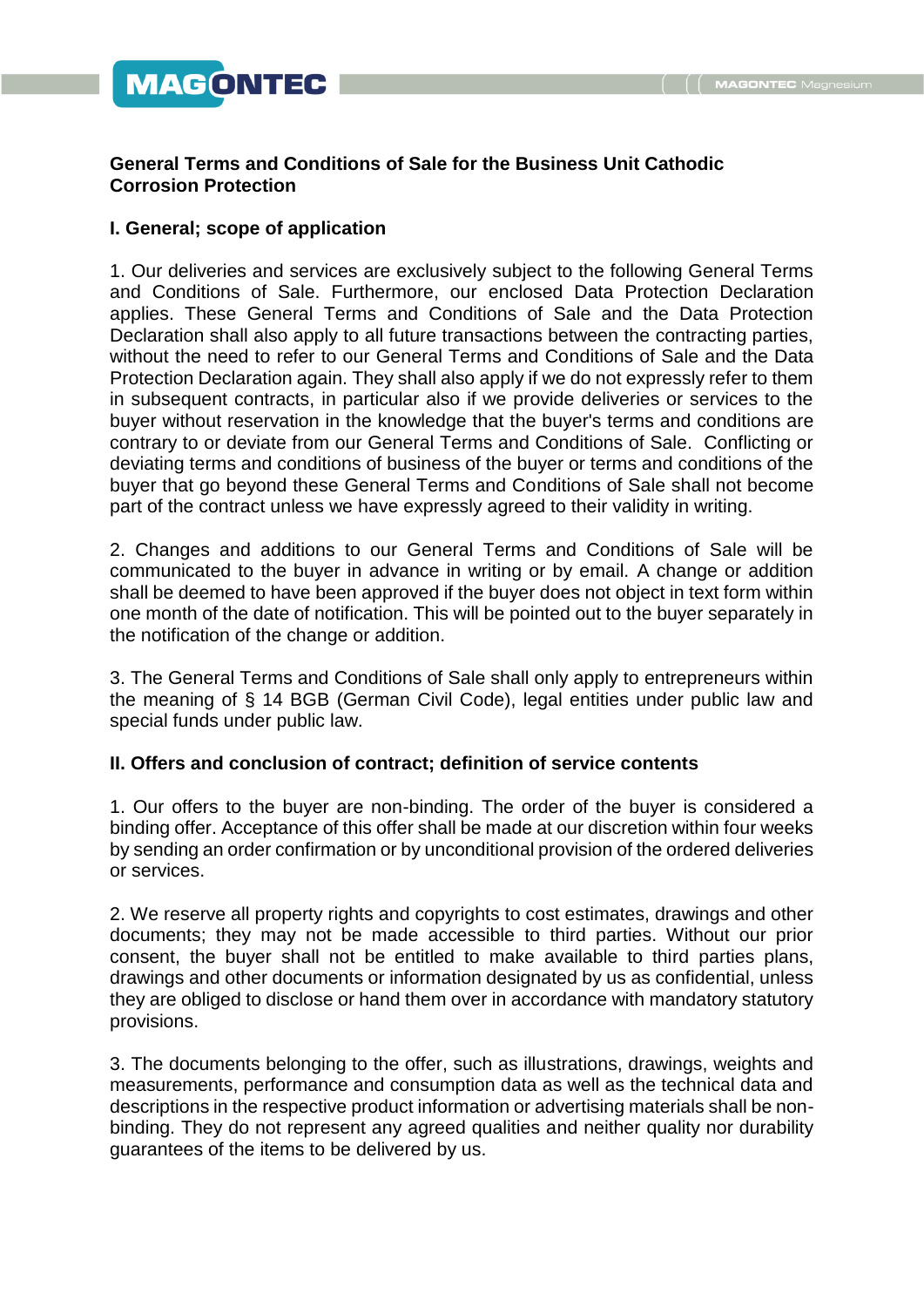4. Insofar as we make suggestions for equipping or statements about the properties or usability of our products, these shall only apply in each case insofar as the information provided by the buyer enables us to make a conclusive assessment of the circumstances existing at the buyer's premises, in particular with regard to the technical design of the container, the installation and the other conditions of use. Suggestions for equipment and specification of properties presuppose the correct installation of our products by the buyer or their agent, as well as operation under permissible conditions (compliance with DIN 4753 Parts 3 and 6 and DIN 50927; water quality in accordance with the Ordinance on the Quality of Water for Human Use – Drinking Water Ordinance – in the version applicable at the time of conclusion of the contract).

5. In the case of sales based on samples, these merely guarantee professional trial conformity, but do not constitute the assumption of a guarantee within the meaning of Section 276 (1) of the German Civil Code or a guarantee for the quality or durability of the products to be supplied by us within the meaning of Section 443 of the German Civil Code.

## **III. Prices, terms of payment, default of payment**

1. The prices agreed upon conclusion of the respective contract, in particular those stated in the order form or the order confirmation, shall apply. If a price is not expressly determined, the prices valid at the time of the conclusion of the contract according to our price list shall apply. In addition to these prices, the sales tax applicable on the day of delivery in the respective statutory amount as well as the costs for the packaging necessary for proper dispatch, as well as the transport costs ex our works or ex our warehouses, the cartage costs and – if agreed – the costs of transport insurance shall be added. In the case of international shipments, other country-specific taxes may be added.

2. Insofar as we do not contractually agree a deviating regulation with the buyer, the following shall apply with regard to a possible adjustment of the prices: We shall reserve the right to adjust our prices appropriately if cost changes occur after the conclusion of the contract, in particular due to collective agreements, price increases of upstream suppliers or exchange rate fluctuations. This shall apply in particular if, after the conclusion of the contract, new taxes, fees, customs duties or other government-imposed levies are payable on products purchased from us (in particular for their production and/or their import or export). We shall only be permitted to increase the price if there has actually been an increase in the total costs, taking into account all the relevant cost elements. An overall cost increase entitling us to a price increase shall not apply if and to the extent that a cost increase that has occurred in a certain cost area is offset by cost reductions that may have occurred in other areas. If the total costs increase, the price adjustment permitted to us shall be limited in amount by the proportion by which the costs have increased in the overall assessment to be carried out in accordance with Section III.2. sentence 5. Upon request, we shall at any time– even in the run-up to the conclusion of the contract – specify to the buyer the relevant cost elements in each case and present their price-determining weighting in detail.. At the same time as the notification of the price adjustment intended by us in each case, we shall inform the buyer of the reasons for the price adjustment, in accordance with Section III.2. sentence 7.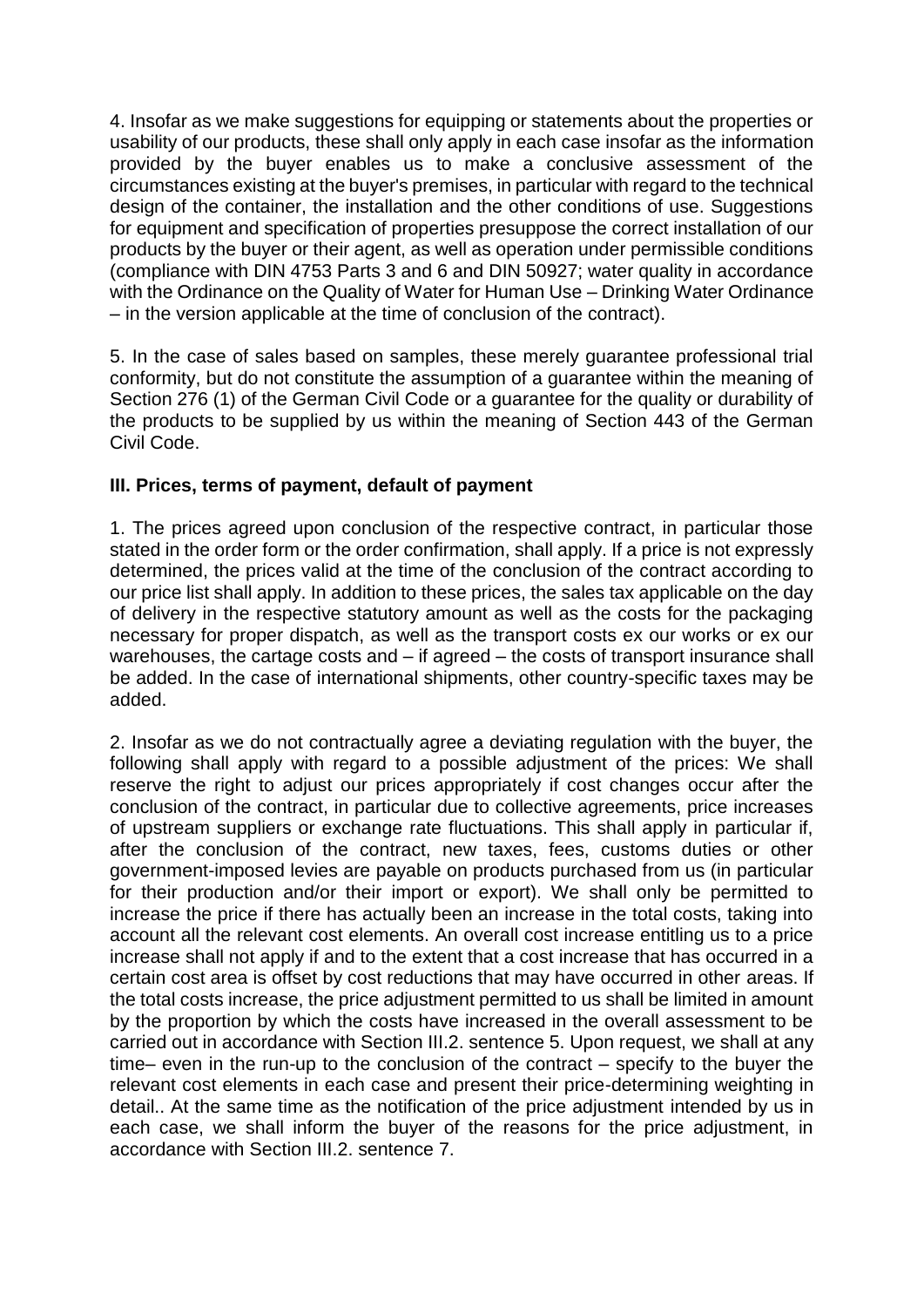3. The buyer shall only be entitled to rights of set-off and retention if his counterclaim has been legally established, is not disputed or acknowledged by us, or if it is in a reciprocal relationship with our claim within the meaning of § 320 German Civil Code.

4. Bills of exchange shall only be accepted by prior agreement and only for the sake of payment and subject to the possibility of discounting, provided that collection and discount charges are borne by the buyer.

5. If the buyer defaults on a payment or if, after conclusion of the contract, a significant deterioration in the buyer's financial circumstances occurs, which puts payment at risk, or if such a significant deterioration in the buyer's financial circumstances is expected to occur, we shall be entitled to declare the buyer's entire residual debt due and payable and to demand advance payments or the provision of security in amendment of the agreements made or, after delivery has been made, immediate payment of all our claims based on the same legal relationship. This shall apply in particular if the buyer ceases to make payments, if the buyer's checks are not honored, if bills of exchange issued by the buyer are not paid, if insolvency proceedings have been opened against the buyer's assets or if an application for the opening of insolvency proceedings has been filed but the insolvency proceedings have not been opened due to lack of assets.

## **IV. Time of delivery and performance, delay in performance**

1. Agreed delivery periods shall only be approximate unless a fixed date transaction within the meaning of § 323 para. 2 no. 2 German Civil Code has been expressly agreed in writing. If agreed delivery periods are nevertheless exceeded due to circumstances for which we are responsible, the buyer may withdraw from the contract after the expiry of a reasonable period of grace set by them. The withdrawal must be made in writing.

2. We shall only be in default after the expiry of a reasonable period of grace set by the buyer. In the event of force majeure and other unforeseeable, extraordinary circumstances for which we are not responsible, e.g. operational disruptions due to fire, water and similar circumstances, breakdown of production facilities and machinery, delivery deadlines are exceeded or if our suppliers fail to deliver as well as operational disruptions due to a shortage of raw materials, energy or labor, strike, lockout, difficulties in procuring means of transport, traffic disruptions, official interventions, we shall be entitled – insofar as we are prevented through no fault of our own from fulfilling our performance obligations in good time due to the aforementioned circumstances – to postpone the delivery or performance for the duration of the hindrance in addition to a reasonable start-up period. If delivery or performance is delayed by more than one month as a result, both we and the buyer shall be entitled to withdraw from the contract with regard to the quantity affected by the disruption in delivery, to the exclusion of any claims for damages.

3. In any case of default, our liability for damages shall be limited in accordance with the provisions of Section VIII.

4. If an order is placed on call, we shall be entitled to withdraw from the contract if the call does not take place within one year, calculated from the date of dispatch of our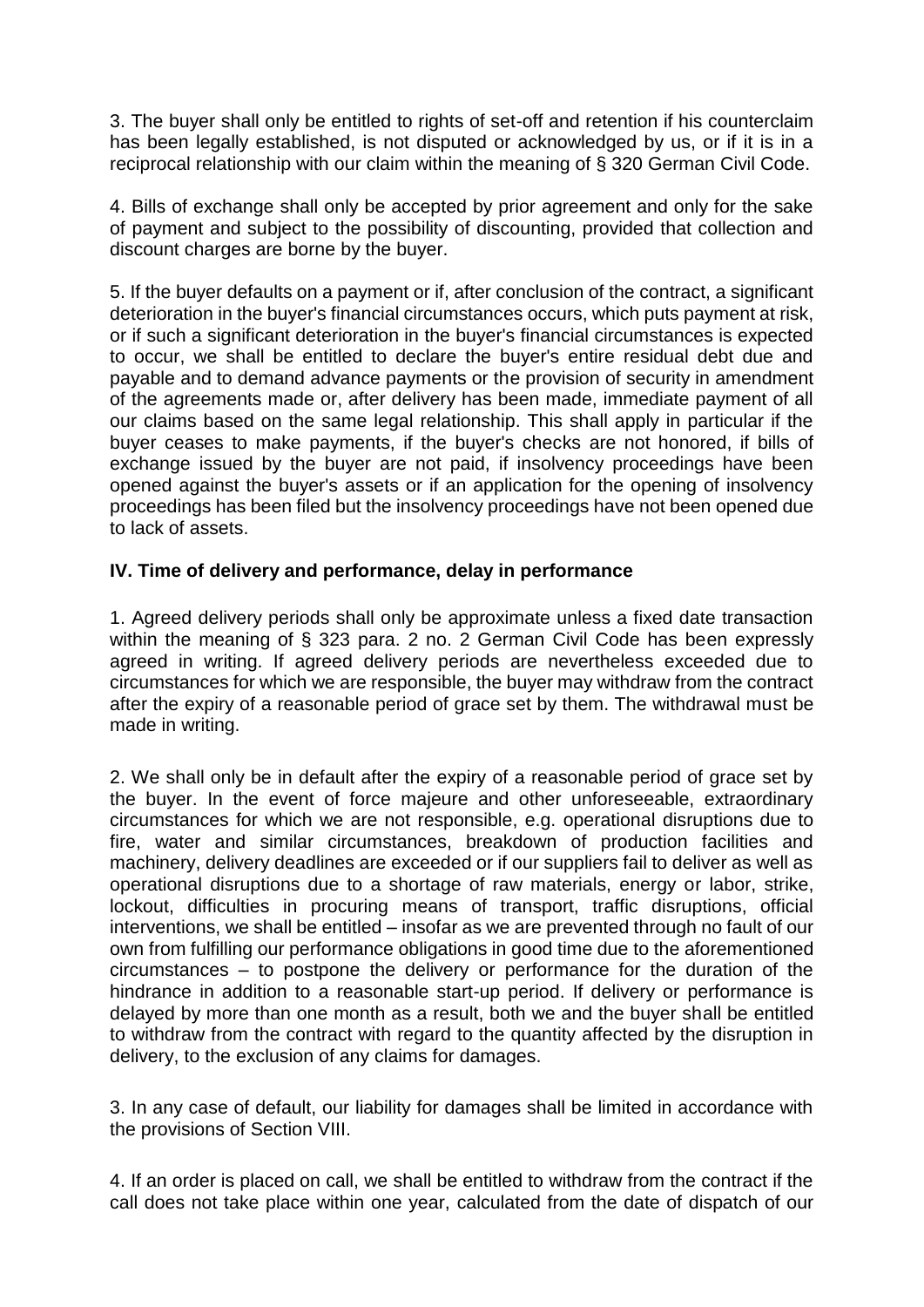letter of confirmation. Instead, we may demand the agreed price after expiry of the period; in this case, the buyer may demand delivery within one year; thereafter, their claim to delivery shall expire.

5. We shall be entitled to make partial deliveries and to render partial services within the agreed delivery and performance times if this is reasonable for the buyer.

6. Compliance with our delivery and performance obligations presupposes the timely and proper fulfillment of the buyer's obligations; in particular, call-offs and specifications are to be made in sufficient time that proper manufacture and delivery is possible within the contractual period. We shall reserve the right to plead nonperformance of the contract.

# **V. Transfer of risk, transport and packaging costs**

1. Unless otherwise agreed, delivery shall be made ex our works in Bottrop and be collected there by the buyer at their own risk and expense. In this case, the risk of accidental loss and accidental deterioration of the contractual delivery items, after they have been made available for collection, shall pass to the buyer upon receipt by the buyer of the notification that they have been made available. In all other respects, the risk of accidental loss and accidental deterioration of the delivery items shall pass to the buyer upon handover to the carrier. The risk of accidental loss and accidental deterioration of the delivery items shall be borne by the buyer even if carriage paid deliveries have been agreed or if we carry transport insurance for the recipient, except for when delivery is made by means of our own vehicles or transport.

2. If the buyer is in default of acceptance or in default with the fulfillment of a duty to cooperate in accordance with Section IV. 6, the risk of accidental loss or accidental deterioration of the object of sale shall pass to the buyer at the point in time at which the buyer is in default of acceptance or in debtor's delay.

3. The choice of the dispatch route shall be made by us if no special written agreements have been made in this respect.

4. Packaging requested by the buyer or deemed necessary by us will be charged to the buyer.

#### **VI. Retention of title**

1. The delivered items shall remain our property until full payment of the purchase price as shall all other present or future claims to which we are entitled against the buyer under the business relationship. The inclusion of the purchase price claim against the buyer in a current account and the recognition of a balance shall not affect the retention of title.

2. The buyer shall be obliged to treat the delivery items with care; in particular, they shall be obliged to insure them adequately at replacement value at their own expense against loss and damage and destruction, e.g. against damage by fire, water and theft. The buyer shall hereby assign their claims from the insurance contracts to us.. We accept this assignment.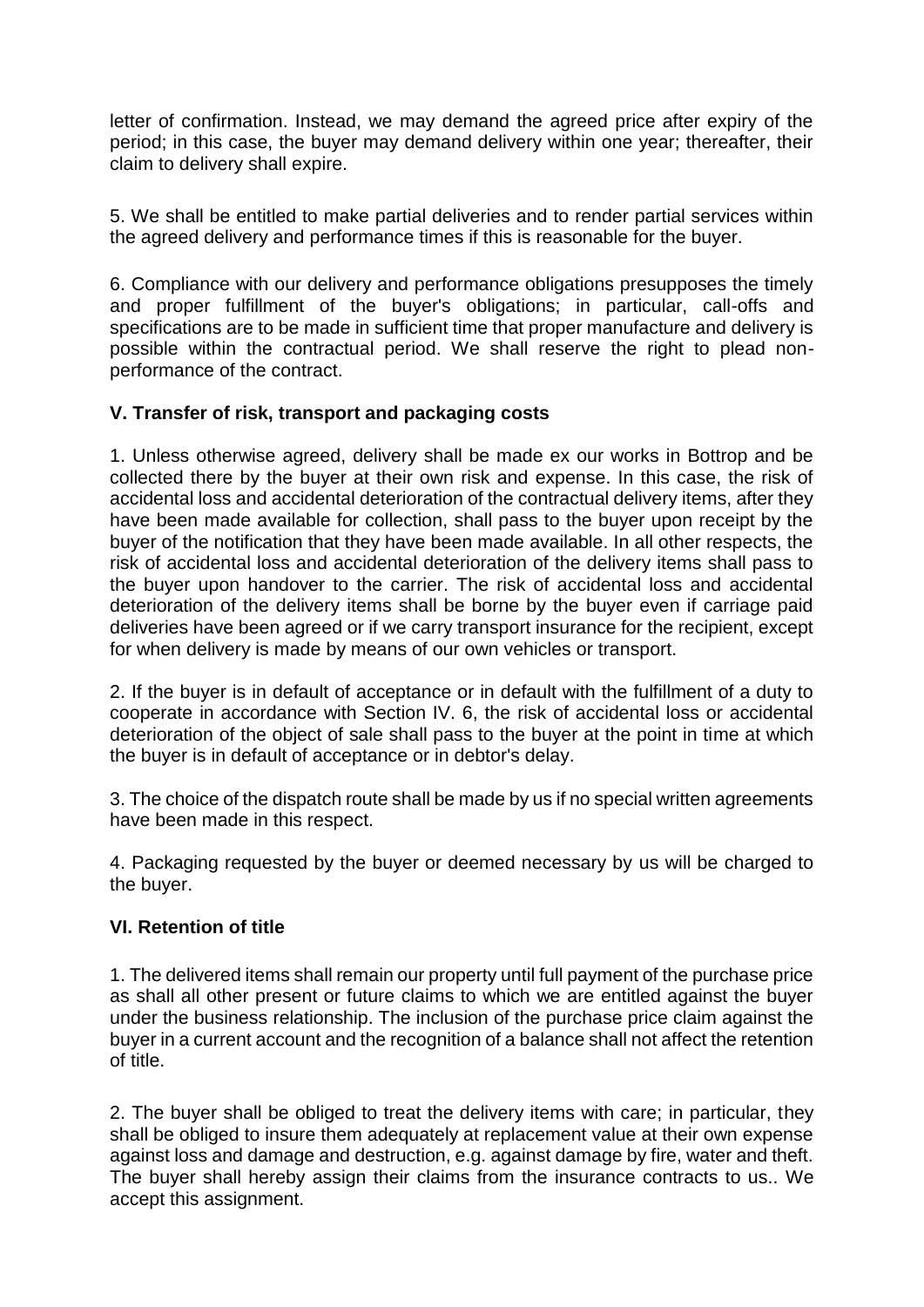3. The buyer may neither pledge our reserved goods nor use them as collateral. However, they shall be entitled to resell the delivered items in the normal course of business in accordance with the following provisions. The aforementioned entitlement shall not apply insofar as the buyer has assigned or pledged the claim against their contractual partner arising from the resale of the items – in each case effectively –to a third party in advance or has agreed a prohibition of assignment with them.

4. The buyer shall hereby assign to us as security for the fulfillment of all our obligations set out in Section VI. 1, – including future and conditional claims – arising from a resale of the items delivered by us, including all ancillary rights, in the amount of the value of the delivered items with priority over the remaining part of their claims. We hereby accept this assignment.

5. As long as and insofar as the buyer meets their payment obligations towards us, they shall be authorized to collect the claims assigned to us against their customers within the framework of proper business management. However, they shall not be entitled to agree a current account relationship or a prohibition of assignment with their customers with regard to these claims, or to assign or pledge them to third parties. If, contrary to sentence 2, a current account relationship exists between the buyer and the buyers of our reserved goods, the claim assigned in advance shall also relate to the acknowledged balance and also to the existing balance at that time, in the event of the buyer's insolvency.

6. At our request, the buyer must itemize the claims assigned to us and inform their debtors of the assignment with the request to pay us up to the amount of our claims against the buyer. We shall be entitled, after giving appropriate warning to the buyer, to notify the buyer's debtors of the assignment ourselves at any time and to collect the claims. However, we will not make use of these powers as long as the buyer duly and without delay meets their payment obligations, an application for the opening of insolvency proceedings against the buyer's assets has not been filed, and the buyer does not suspend their payments. If, on the other hand, one of the aforementioned cases occurs, we can demand that the buyer informs us of the assigned claims and their debtors, provides all information necessary for the collection of the claim and hands over the relevant documents.

7. In the event of seizures or other interventions by third parties, the buyer must inform us immediately in writing so that we can take legal action in accordance with § 771 of the German Code of Civil Procedure (ZPO).

8. If the items delivered by us under retention of title are combined with other items not belonging to us, we shall acquire co-ownership of the new item in proportion to the value of the items delivered by us (final invoice amount, including sales tax) to the other combined items at the time of the combining took place.. If the mixing takes place in such a way that the buyer's item is to be regarded as the main item, it shall be deemed agreed that the buyer shall transfer proportionate co-ownership to us. The buyer shall keep the resulting sole ownership or co-ownership for us. The buyer shall be entitled to resell the newly created products in the normal course of business as long as they meet their obligations from the business relationship with us on time.. However, the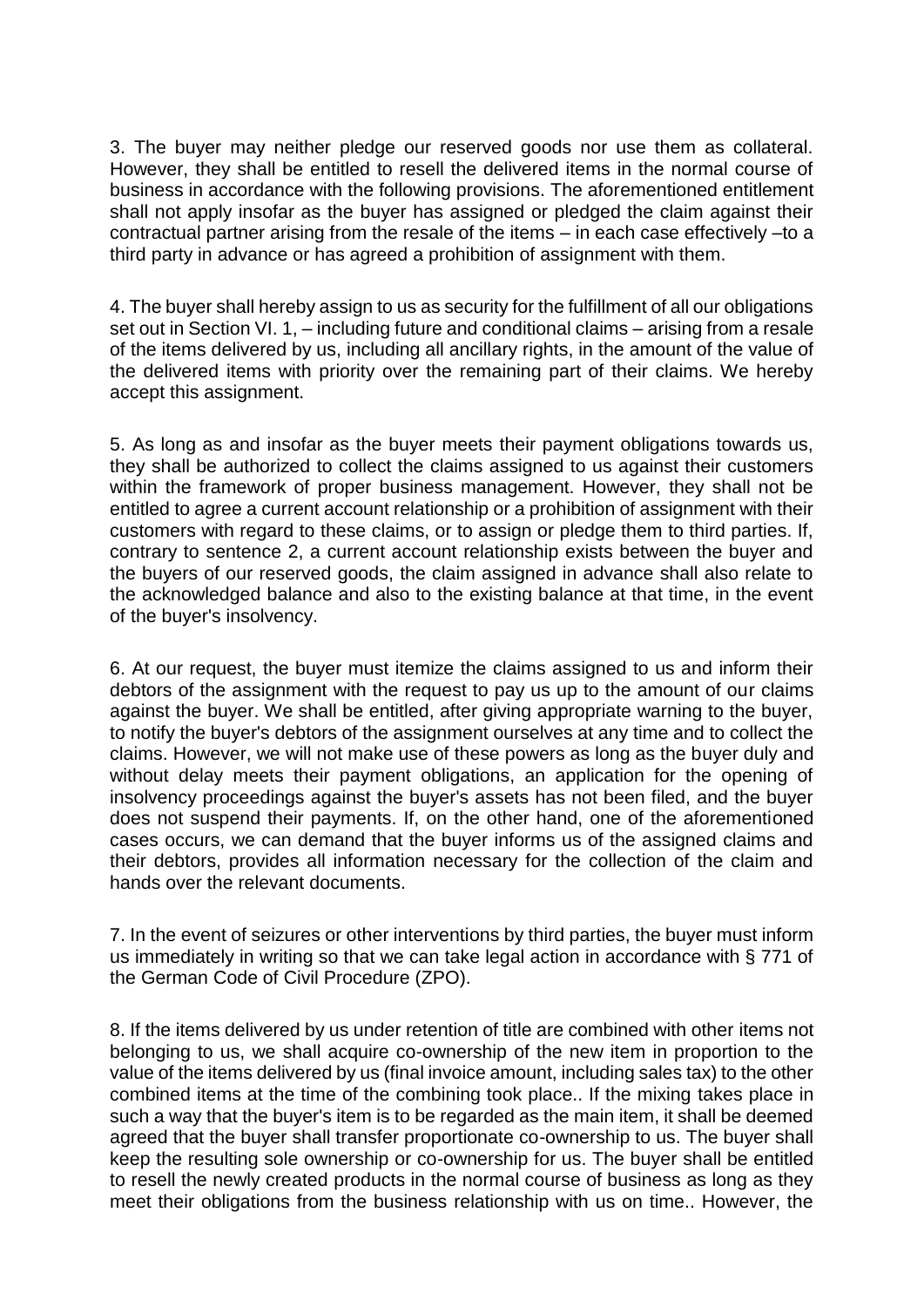buyer shall under no circumstances be authorized to resell or otherwise exploit, under agreement of a prohibition assignment with their customers,,or to pledge or transfer security of these new products.. The buyer shall hereby assign to us, by way of security, their claims arising from the sale of these new products in which we are entitled to property rights to the extent of our share of ownership in the goods sold. If the buyer combines the delivered items with a main item of a third party, they shall hereby cede to us their claims against the third party up to the value of our products. We hereby accept these assignments. To secure our claims, the buyer shall also assign to us the claims that accrue against a third party through the combining of our products with real property, up to the amount of the value of our products.

9. We undertake to release the securities, to which we are entitled, at the request of the buyer, to the extent that the realizable value of our securities exceeds our claims to be secured against the buyer by more than 10%; we shall be responsible for selecting the securities to be released..

## **VII. Rights of the buyer in case of defects**

1. The rights of the buyer, in the event of defects, presuppose that the buyer has duly fulfilled their statutory obligations to inspect the goods and give notice of defects.

2. Insofar as there is a defect in the items delivered by us, we are only obliged, at our discretion, to remedy the defect or to deliver non-defective goods (supplementary performance) and, if the respective legal requirements are met, to fulfill the buyer's claims under § 439 (2) and (3) and § 475 (4) and (6) of the German Civil Code. If we are not willing or able to provide supplementary performance, in particular if this is delayed beyond a reasonable period for reasons for which we are responsible, or if supplementary performance fails in any other way, the buyer shall be entitled, at his discretion, to withdraw from the contract or to demand a reduction in the purchase price. A rectification of defects shall be deemed to have failed after the third attempt, unless the nature of the item or other circumstances indicate otherwise.

3. A defect in the products delivered by us shall not apply insofar as it is not due to insufficient corrosion protection or a malfunctioning

- − to insufficient equipment for which we are not responsible;
- − to water quality that does not comply with the Drinking Water Ordinance;
- − to improper installation, in particular installation not in accordance with the instructions enclosed with the respective product, improper modifications or repair work carried out by the buyer or third parties;
- − to improper use of our products, in particular use that does not comply with the instructions for use, or
- − to the poor condition of the container.

4. The buyer's right of recourse against us pursuant to §§ 445a, 478 BGB (Recourse of the Entrepreneur ) shall only exist insofar as the buyer has not entered into any agreements with their customer that go beyond the statutory claims for defects. If only entrepreneurs are involved in the supply chain including the last sales contract, the application of paras. 1 and 2 of § 445a BGB shall be excluded.

5. In all other respects, the provisions of Sections VIII and IX shall apply to claims for damages. Additional or any other claims of the buyer against us and our vicarious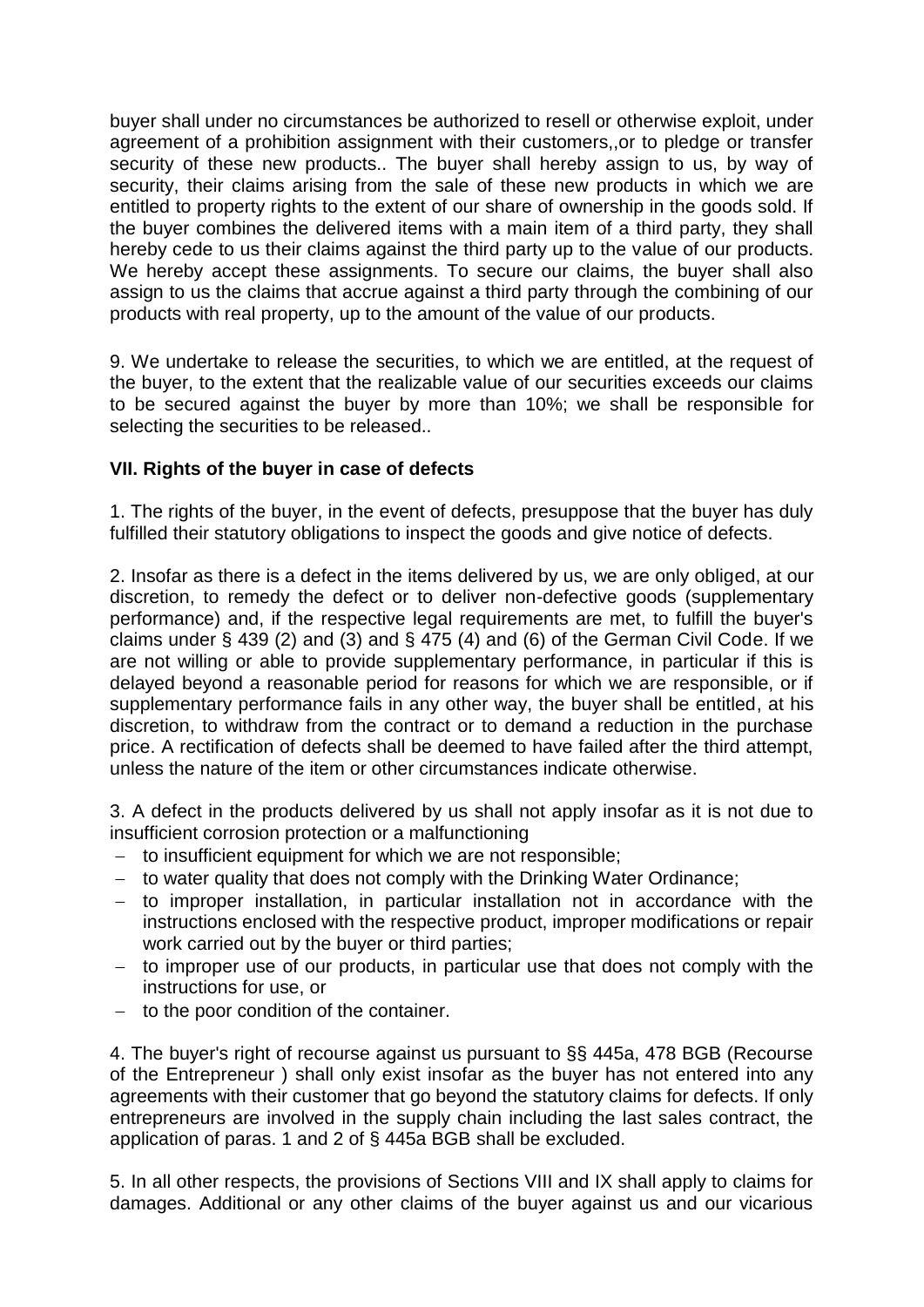agents due to a material defect except for those regulated in this Section VII. in conjunction with Section VIII., shall be excluded.

## **VIII. Liability**

1. Liability on the part of our company for damage or futile expenditure– irrespective of the legal basis – shall only arise if the damage or the futile expenditure

a) has been caused by us or one of our vicarious agents through culpable breach of an essential contractual obligation or

b) are due to gross negligence or intent on our part or on the part of one of our vicarious agents.

Material contractual obligation within the meaning of Section VIII. 1. a) shall be any contractual obligation whose fulfillment enables the proper execution of the contract in the first place and on the observance of which the contractual partner regularly relies and may rely. Notwithstanding Section VIII. 1. a) we shall only be liable for damages or futile expenses which were caused by consultation and/or information, not to be remunerated separately, in the event of intentional or grossly negligent breach of duty, insofar as this breach of duty does not constitute a material defect in accordance with § 434 of the German Civil Code of the goods delivered by us.

2. If we are liable pursuant to Section VIII. 1. a) for the violation of an essential contractual obligation, without gross negligence or intent, our liability for damages shall be limited to any foreseeable, typically occurring damage. In this case, we shall not be liable in particular for loss of profit of the buyer and unforeseeable indirect consequential damage.

3. The provisions set forth in Section VIII. 1. and 2. shall not apply insofar as our liability is mandatory due to the provisions of the Product Liability Act. The aforementioned liability limitations set forth in Section VIII. 1. and 2 furthermore shall not apply if claims are asserted against us on the basis of injury to life, limb or health. If the goods delivered by us lack a guaranteed quality, we shall only be liable for those damages whose absence was the subject of the guarantee.

4. Any further liability for damages other than that specified in VIII. 1. to 3. shall be excluded, irrespective of the legal nature of the asserted claim. This shall apply in particular to claims for damages arising from positive breach of contract in accordance with § 280 German Civil Code or claims arising from tort. Claims arising from culpa in contrahendo according to §§ 311 para. 2, 280 German Civil Code shall not exist.

5. Insofar as liability for damages towards us is excluded or is limited, in accordance with Section VIII. 1. to 4., this shall also apply with regard to the personal liability for damages of our salaried employees, workers, representatives and vicarious agents.

#### **IX. Limitation of claims**

1. Claims of the buyer due to defects in items delivered by us or due to services rendered by us in breach of duty –including claims for damages and claims for reimbursement of futile expenses – shall become statute-barred within one year from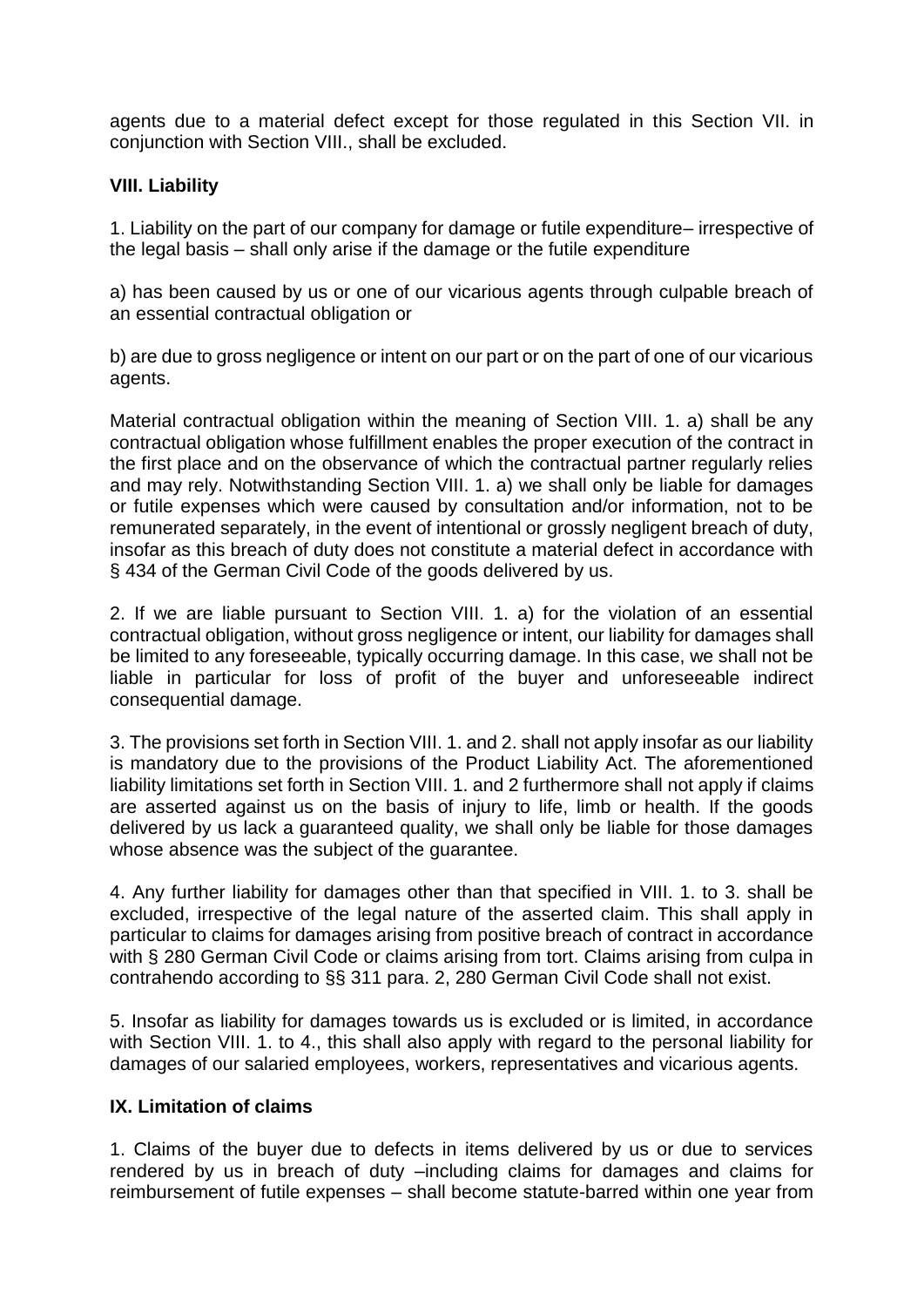the statutory commencement of the limitation period, unless otherwise provided for in the following Sections IX. 2. to IX. 4.

2. If the buyer r or another buyer in the supply chain has satisfied claims of their buyer due to defects in newly manufactured goods delivered by us and if the last transaction in the supply chain is a purchase of consumer goods, the statute of limitations for claims of the buyer against us under Sections 437, 445a (1) of the German Civil Code shall come into effect at the earliest two months after the point in time at which the buyer (our customer) or the other buyer in the supply chain has satisfied the claims of the consumer as an entrepreneur, unless the buyer could have successfully invoked the defense of the statute of limitations against their customer/contractual partner. The statute of limitations for the buyer's claims against us for defective items delivered by us shall in any case come into effect insofar as the claims of the buyer's customer/contractual partner against the buyer for defects in the items delivered by us to the buyer have become statute-barred, but no later than five years after the time at which we delivered the respective goods to our buyer.

3. In the case of newly manufactured items delivered by us which have been used for a building, in accordance with their customary manner of use and have caused its defectiveness, the buyer's claims shall become statute-barred within five years from the statute of limitations' coming into effect. In deviation from sentence 1, a limitation period of two years shall apply insofar as the buyer has used the item delivered by us for the fulfillment of contracts in which German Construction Contract Procedures Part B has been included in its entirety. The limitation period pursuant to the above sentence 2 shall come into effect at the earliest two months after the time at which the buyer has fulfilled the claims arising from the defectiveness of the building caused by the item delivered by us vis-à-vis their contractual partner, unless the buyer could have successfully invoked the defense of the statute of limitation vis-à-vis their customer/contractual partner. The statute of limitations for the buyer's claims against us for defective items delivered by us shall in any case come into effect as soon as the claims of our buyer's customer/contractual partner against our buyer for defects in the items delivered by us to our buyer have become statute-barred, but no later than five years after the time at which we delivered the respective item to our buyer.

4. If we have, in breach of duty, provided consultation and/or information which is not to be remunerated separately, without having supplied products in connection with the information or consultation and without the consultation or information in breach of duty constituting a material defect, in accordance with § 434 of the German Civil Code of the products supplied by us, claims against us based thereon shall become statutebarred within one year from the statute of limitations' coming into effect.. Claims of the buyer against us arising from the breach of contractual, pre-contractual or statutory obligations, which do not constitute a material defect according to § 434 of the German Civil Code of the items to be delivered or delivered by us, shall also become statutebarred within one year from the statute of limitations' coming into effect. Insofar as the aforementioned breaches of duty constitute a material defect pursuant to § 434 of the German Civil Code in the items supplied by us in connection with the consultation or information, the statute of limitations for claims based thereon shall be governed by the provisions set forth in Section IX. 1. to IX. 3. and IX. 5.

5. The provisions set out in Section IX. 1. to 4. shall not apply to the limitation of claims due to injury to life, limb or health, nor to the limitation of claims under the Product